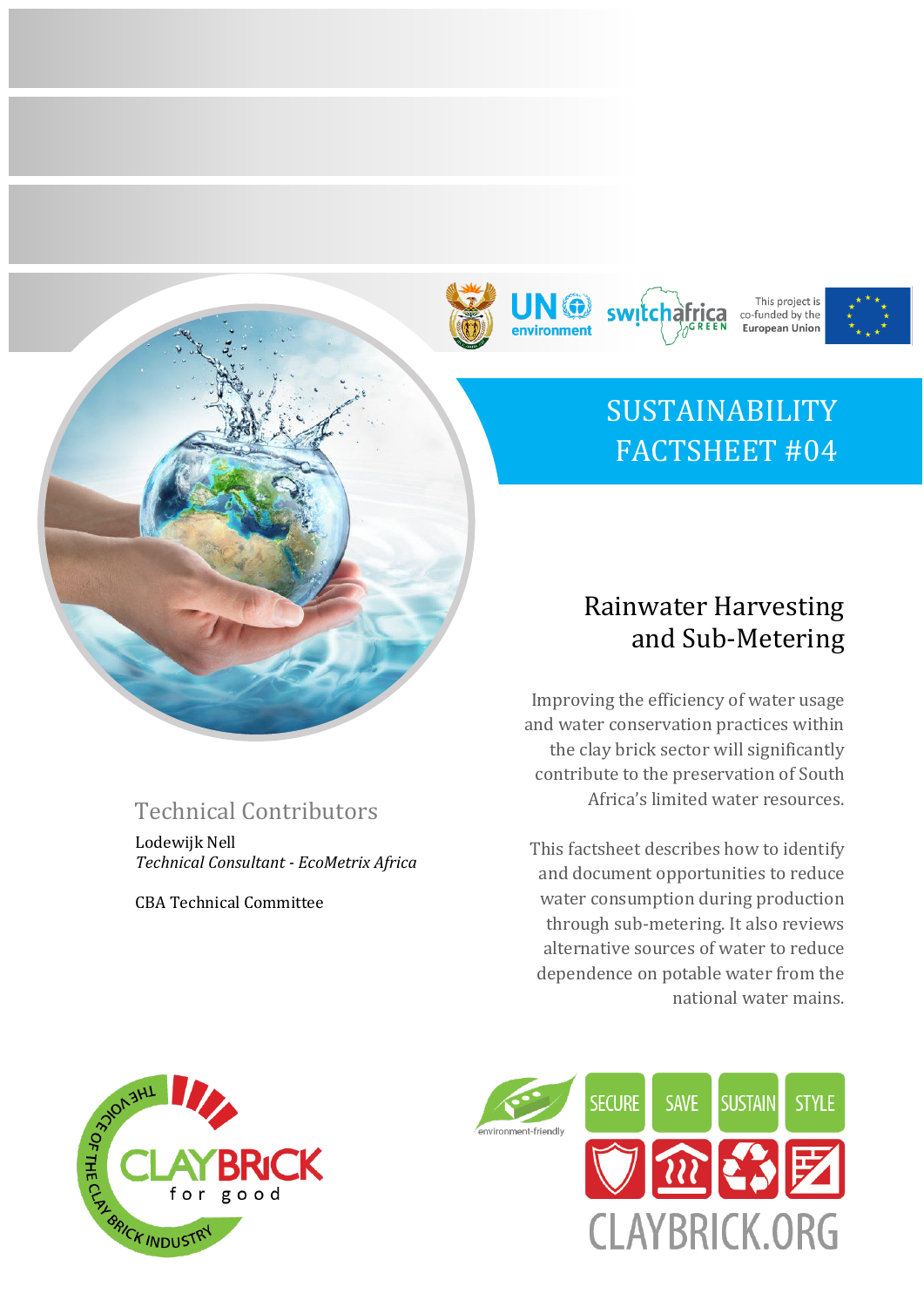

### THE NEED FOR INCREASED WATER EFFICIENCY

The Department of Water and Sanitation designates, South Africa as a semi-arid, water-stressed country due to the low rainfall averages, low stream flows in rivers and the large-scale, longdistance transfer of water for urban and industrial uses.

Water is a key resource in the clay brick sector. It is used in the extraction of the clay as well as the production of clay bricks. Therefore, it is crucial that the sector efficiently utilizes and conserves the country's scarce water resources through sourcing water from non-mains sources and water sub-metering to identify areas for water efficiency improvements.

#### SOURCING WATER FROM NON-MAIN SOURCES

#### *Rainwater Harvesting*

Supplementing portable water from the mains with rain water greatly reduces the pressure and overdependence on the water grid. This can be collected form the roofs of factories and warehouses as well as the surface runoff. This water is either stored in tanks or diverted to an artificial recharge system and used for non-potable water requirements as well as within the production process of clay bricks. Some of the large-scale techniques of capturing and storing rainwater include: vertical rainwater collection tanks and underground water storage.

#### *Vertical rainwater water collection tanks:*

With the average rainfall in South Africa at 464mm, up to 23 000 litres of rainwater can be harvested from a 50 square meter roof area in a year (Rainharvest, 2013) which volume increases with larger roof areas. The rainwater tanks can be of varying capacities depending on the roof area as well as the non-potable water requirements. They can be made from plastic, steel or concrete, and are fitted with filters that clean the rainwater of micro-organisms and turbidity.



*Figure 1 – Vertical Rainwater Collection Tanks Source: H2O Building Services (2018)*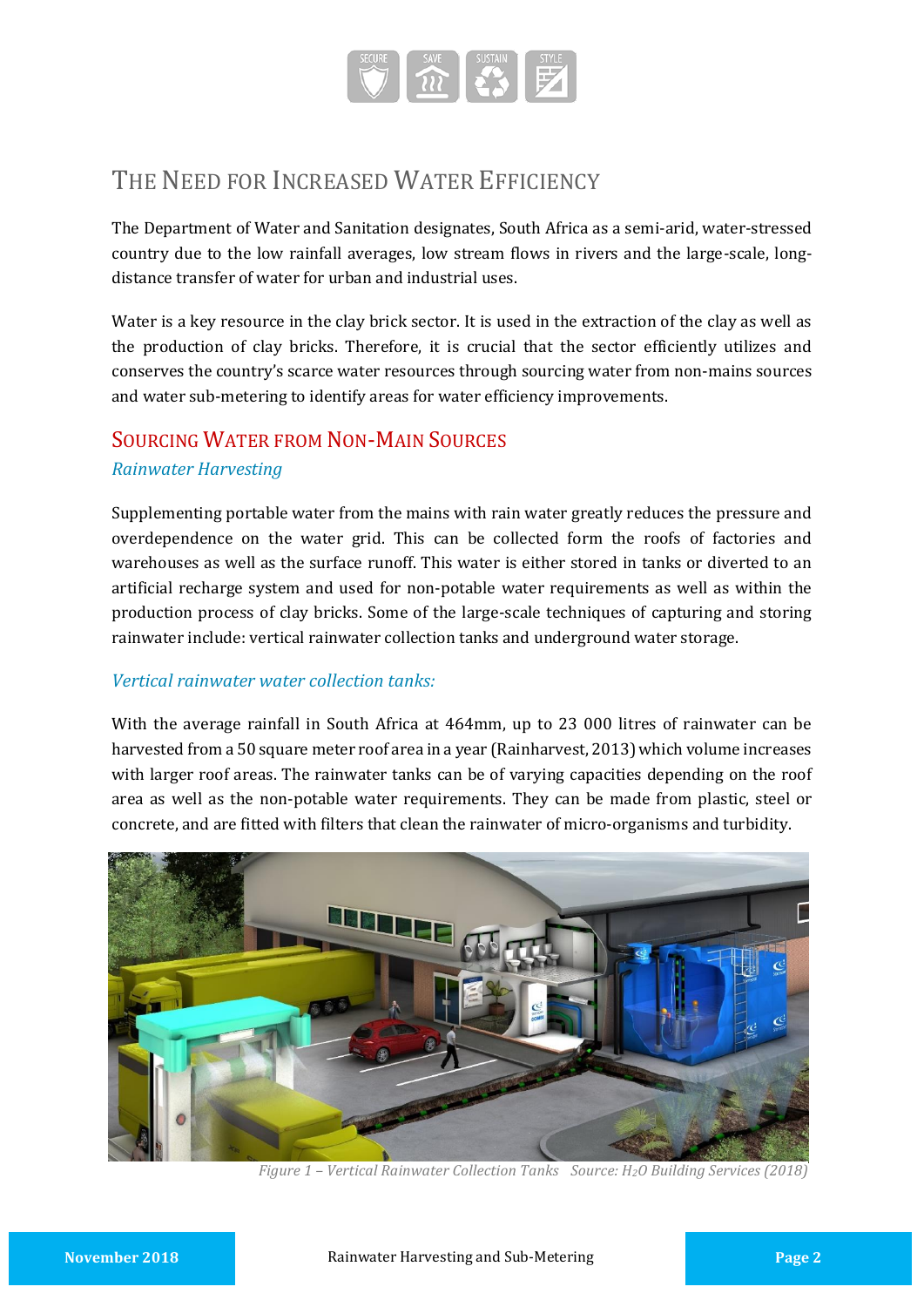

#### *Underground water storage (lined and unlined water storage):*

The lined water storage requires earth excavation, into which a water tank is installed or constructed. After which, the area on top of the tanks is completely covered and can be used for different activities such as a parking lot and landscaping except for the manholes required for maintenance purposes. Underground tanks are advantageous because they help in saving on the above ground space, do not affect the general aesthetics of the buildings and can greatly vary in sizes depending on the water requirements. However, their major disadvantages are the higher installation costs compared to the vertical tanks and more complex to monitor and maintain in case of any leakages.

With the unlined water storage, the earth is excavated and rainwater, together with surface runoff, is stored in these pits and allowed to infiltrate into the soil. The pits can also apply to those where clay for brick making was excavated. There are two major advantages for this method: the natural ground water level is replenished, and water can be extracted in close proximity to these pits and used in clay extraction or other non-portable water uses.



*Figure 2 Underground Water Harvesting Tank Source: H2O Building Services (2018)*

Other proven methods that can recharge ground water aquifers are filtration tanks, infiltration wells and percolation tanks, among others. These are advantageous for replenishing ground water sources for boreholes which are reliable alternatives to water supply from the mains.